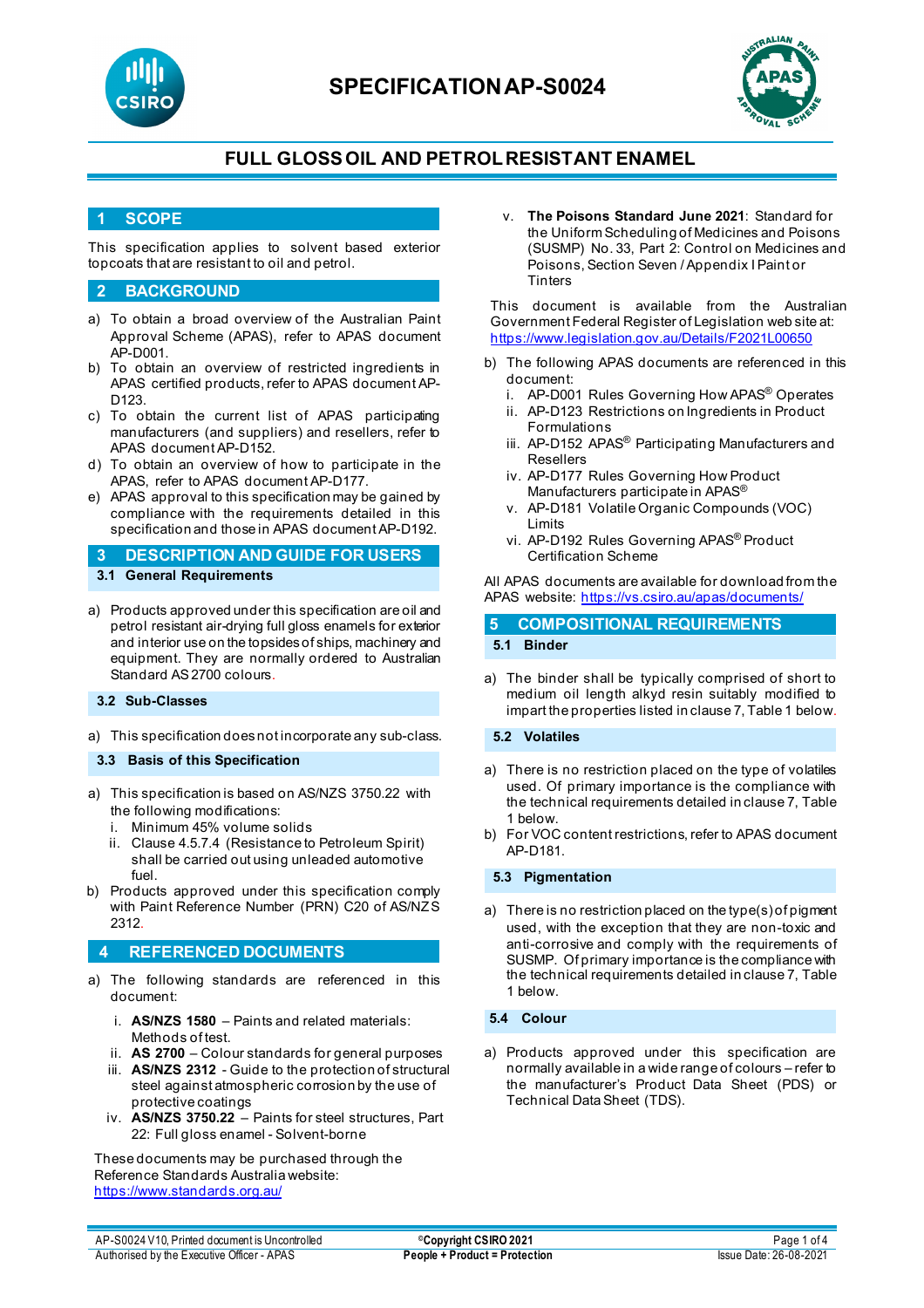



### **FULL GLOSSOIL AND PETROLRESISTANT ENAMEL**

### **6 PRODUCT APPROVAL REQUIREMENTS**

### **6.1 General Requirements**

a) The product and its application for approval shall comply with the relevant requirements of APAS document AP-D192 during the life of the approval.

#### **6.2 Technical Requirements**

- a) The product shall comply with **all** the requirements of clause 7, Table 1 below.
- b) The manufacturers own quality control schedule of tests and limits shall be allowed subject to the approval of the Executive Officer, APAS.
- c) On request, the Executive Officer, APAS may request the results of the tests for a batch and compare these with previous batches.
- d) Density and non-volatile content by weight (NVCW) figures for each production batch of the approved product shall be within ±3% of the actual (not theoretical) figures quoted in the original product approval submission (APAS document AP-D139).
- e) Subject to compliance with all the requirements of this specification, the level of Approval appropriate to the application shall be given to the system.

#### **6.3 Health and Safety Requirements**

- a) The manufacturer's Safety Data Sheet (SDS) must be studied closely prior to using the product and complied with during use of the product.
- b) Products intended for sale in Australia shall comply with all the requirements of the SUSMP. Products intended for sale in other countries shall comply with all local OH&S and environmental requirements.
- c) The product shall comply with all requirements of clause 6.3 and 6.4 of APAS document AP-D192.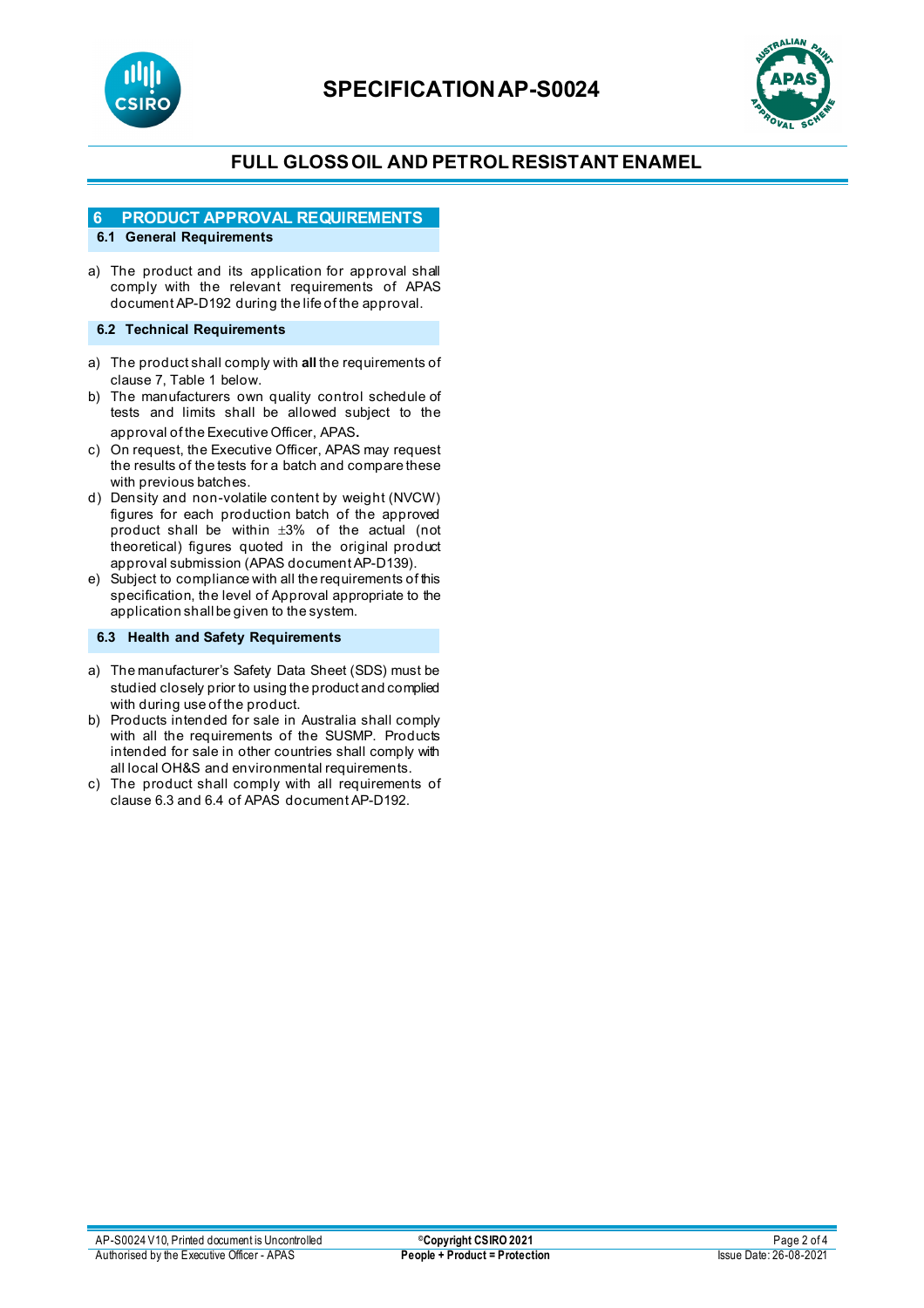



### **FULL GLOSSOIL AND PETROLRESISTANT ENAMEL**

### **7 TABLE 1: PERFORMANCE PROPERTIES**

| <b>TEST</b>                                       | <b>AS/NZS</b><br>1580<br><b>METHOD</b> | <b>REQUIREMENTS</b>                                                                                                                                             |  |
|---------------------------------------------------|----------------------------------------|-----------------------------------------------------------------------------------------------------------------------------------------------------------------|--|
| <b>General Requirements</b>                       | <b>AS/NZS</b><br>3750.22               | Shall comply with all the requirements of clause 4 Material<br>Requirements except as modified by clause 3.3 a) above.<br>All results shall be reported.        |  |
| Non-Volatile Content by Volume<br>(Volume Solids) | 301.2                                  | Minimum 45%.<br>Volume solids may be determined theoretically from raw<br>material data except where solid constituents incorporate<br>sealed air voids.        |  |
| VOC Content                                       | <b>APAS</b><br>AP-D181                 | Refer to APAS document AP-D181 for method and limits.<br>If the APAS specification is not listed on AP-D181, a declaration<br>of VOC content is still required. |  |